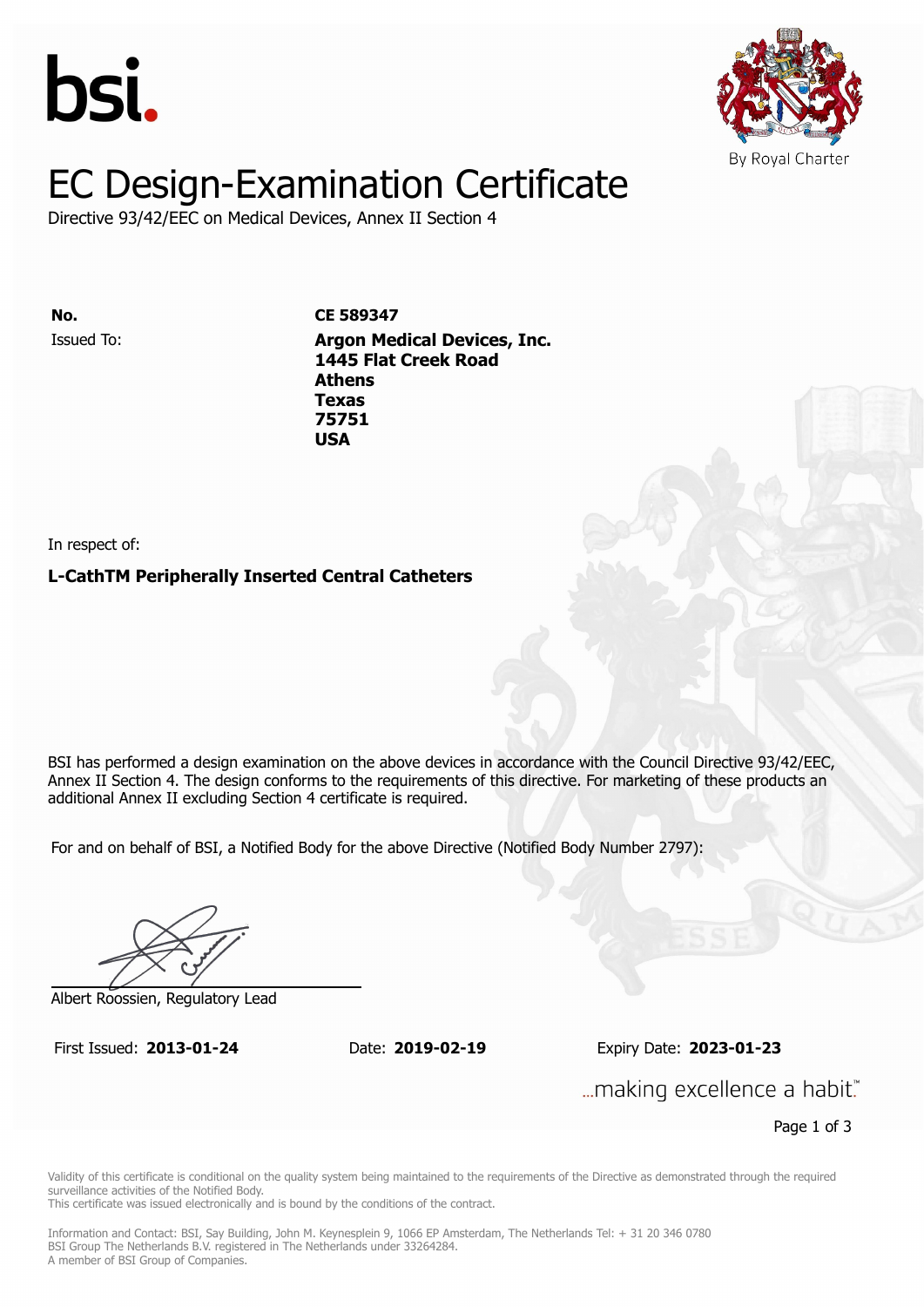



# EC Design-Examination Certificate

### **Supplementary Information to CE 589347**

Issued To: **Argon Medical Devices, Inc. 1445 Flat Creek Road Athens Texas 75751 USA**

### **L-CathTM PICC (Peripherally Inserted Central Catheter)**

| <b>Catalog Number</b> | <b>Size</b><br><b>Description</b>                    |                    |
|-----------------------|------------------------------------------------------|--------------------|
| 384463                | PICC Polyurethane Single Lumen                       | 20G (3Fr) x 60cm   |
| 384464                | PICC Polyurethane Single Lumen                       | 18G (3.5Fr) x 60cm |
| 384465                | PICC Polyurethane Single Lumen                       | 16G (5Fr) x 60cm   |
| 384466                | 20G (2.6Fr) x 60cm<br>PICC Polyurethane Dual Lumen   |                    |
| 384467                | 18G (3.5Fr) x 60cm<br>PICC Polyurethane Dual Lumen   |                    |
| 384468                | PICC Polyurethane Dual Lumen<br>16G (5Fr) x 60cm     |                    |
| 384539                | PICC Polyurethane Single Lumen<br>26G (1.9Fr) x 30cm |                    |
| 384540                | 28G (1.2Fr) x 25cm<br>PICC Polyurethane Single Lumen |                    |

First Issued: **2013-01-24** Date: **2019-02-19** Expiry Date: **2023-01-23** ... making excellence a habit."

Page 2 of 3

Validity of this certificate is conditional on the quality system being maintained to the requirements of the Directive as demonstrated through the required surveillance activities of the Notified Body.

This certificate was issued electronically and is bound by the conditions of the contract.

Information and Contact: BSI, Say Building, John M. Keynesplein 9, 1066 EP Amsterdam, The Netherlands Tel: + 31 20 346 0780 BSI Group The Netherlands B.V. registered in The Netherlands under 33264284. A member of BSI Group of Companies.